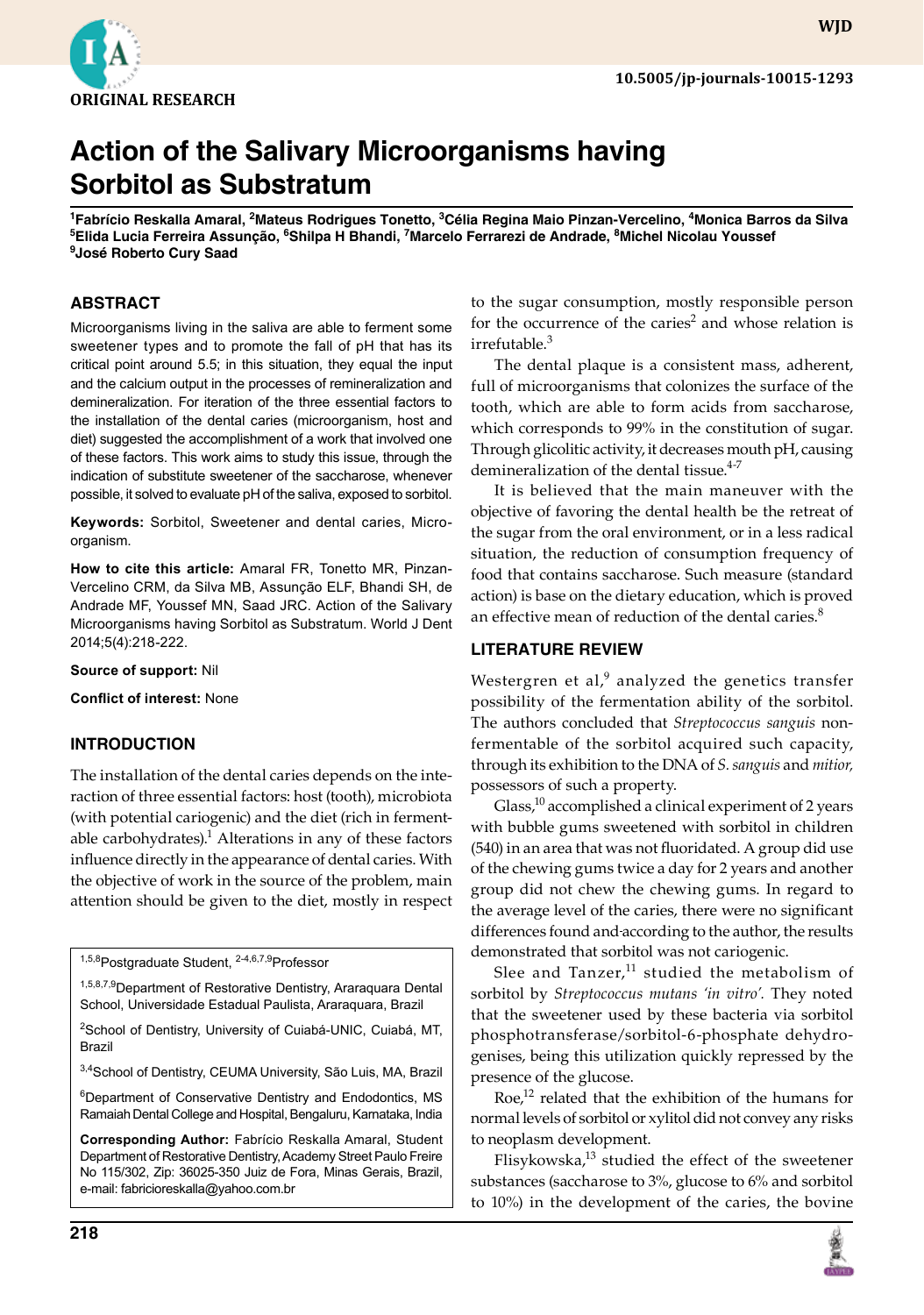enamel adapted in volunteers' removable prosthesis. The volunteers were guided that they should immerse their prosthesis in the sweetener solutions (each group with your respective substitute of the sugar) daily for 10 minutes up to 6 weeks. The initial destruction of enamel by the treatment with the saccharose belonged to 28.8%, 22.2% with the glucose and 8% with sorbitol.

Izumitani et al, $<sup>14</sup>$  analyzed the caries inductor capacity</sup> of a sweetener (77% of maltitol, 2% of sorbitol and 21% several sweetener) in mice infected with *S. mutans.* The results indicated that the caries index of mice group fed with that sweetener was significantly smaller when compared to the saccharose.

Jensen, $15$  analyzed the variations of pH of the interproximal board after ingestion of sugary food and the effect in pH using bubble gums sweetened with sorbitol. The chewed gum; 15 minutes after the beginning of the ingestion for 10 minutes provoked a fast increase of pH on the board that was kept for 30 minutes in a safe considered level for the tooth. Therefore, the author concluded that all the foods (chocolate bars, drought grapes, chocolate crackers stuffed with cream, cakes with cream frosting and stuffing, and cherry pies) produced pH fast decrease of the plaque.

Firestone and Naivia,<sup>16</sup> analyzed *in vivo* the caries incidence and the variations of pH of the molar teeth furrows board of mice after topical applications of sorbitol and saccharose. The authors concluded that there was adaptation on the board with mice on a diet of 20% of sorbitol and that the furrow caries incidence in the group of sorbitol was significantly smaller than in the group of the saccharose.

Kalfas and Birkhed, $17$  analyzed the aerobic terms effect or anaerobic in the acidogenic activity of sorbitol, by the dental board and for *Streptococcus* oral. The authors noted that the acids production by the dental board neither of sorbitol nor of the glucose were affected by the experimental terms; they were very small, the differences of the concentrations of the four final metabolic products (succinate, formate, acetate, and ethanol). Suspension pH of *S. mutans* in glucose was the same. However the experimental situation, pH in the suspension of *S. mutans*  incubated with sorbitol, however, was considerably smaller under aerobic than under anaerobic condition.

Rugg-Gunn, $^{18}$  analyzed the alterations in pH of the board caused by Iycasin (to 70%) or sorbitol (to 70%) to replace the saccharose (to 70%) in medicinal syrups and in cooked candies. The author noted that the changes in pH of the board caused by sorbitol and by Iycasin were very small and with negligible differences, 50 much in the candies as in the syrups, while the saccharose provoked greater alterations. The author concluded that

the substitution of the saccharose for Iycasin or sorbitol in medicinal syrups was considered beneficial to the children's dental health who use this type of treatment.

Makinen and Isokangas, $19$  related that it has been existing growth in the substitution indication of the saccharose for sweetener less cariogenic in products consumed during the secondary meals.

Leach et al, $^{20}$  studied for remineralization of artificial lesions of caries on human enamel, *in situ*, for bubble gums sweetened with sorbitol. Enamel portions with carious lesions produced were artificially cemented in bands with the molar teeth of adult individuals. Soon after the meals, for 3 weeks, they chewed five gums a day for 20 minutes. The authors demonstrated that according to the content of mineral nominated in the microscopic exam of polarized light, there was significantly remineralization.

Kashket et al,<sup>5</sup> analyzed the use of bubble gum sweetened with sorbitol in demineralization of the enamel induced by the saccharose. The authors concluded that the use of bubble gum with sorbitol soon after the sugar ingestion can reduce for demineralization of the enamel, and it can also increase for subsequent remineralization.

Söderling et al, $^{21}$  studied the effects of sorbitol (10.9) gm/day) of xylitol (10.9 gm/day) and of a xylitol and sorbitol mixture (8.5 and 2.49 respectively/day) under bubble gum forms in the dental boards of three adults' groups (average age of 22.5 years). A group of quarter of habitual user of gum with saccharose was used as a control. The authors concluded that the individuals who used gums with xylitol and xylitol-sorbitol showed a significantly larger ability to resist the falls of pH than the group of sorbitol; there was a decrease of the board quantity in the groups of xylitol-sorbitol (24.3%) and xylitol (29.4%), and an increase in the group of sorbitol (48.3%); in the group of sorbitol the *S. mutans* levels in the dental board and in the saliva increased and in the groups where xylitol was used, it decreased.

Siebert and Forsthuber, $^{22}$  related how several proxies of sugar that were not cariogenic acted as modifying of glucan synthesis and therefore they contributed for their properties that were not cariogenics and sometimes even anticariogenics.

Grenby et al, $^{23}$  studied in vitro the favorable and the unfavorable properties to the dental health of lactitol in comparison to other three glucose saccharose sweeteners; sorbitol, manitol and xylitol. The cultures were incubated by 24 hours contended the sweetener as energy source. The attack to the tooth, generated by the acid, was measured by calcium and match analyses. The results showed that for demineralization was more severe with the glucose and the saccharose; the minor acid productions were generated by sorbitol and by manitol.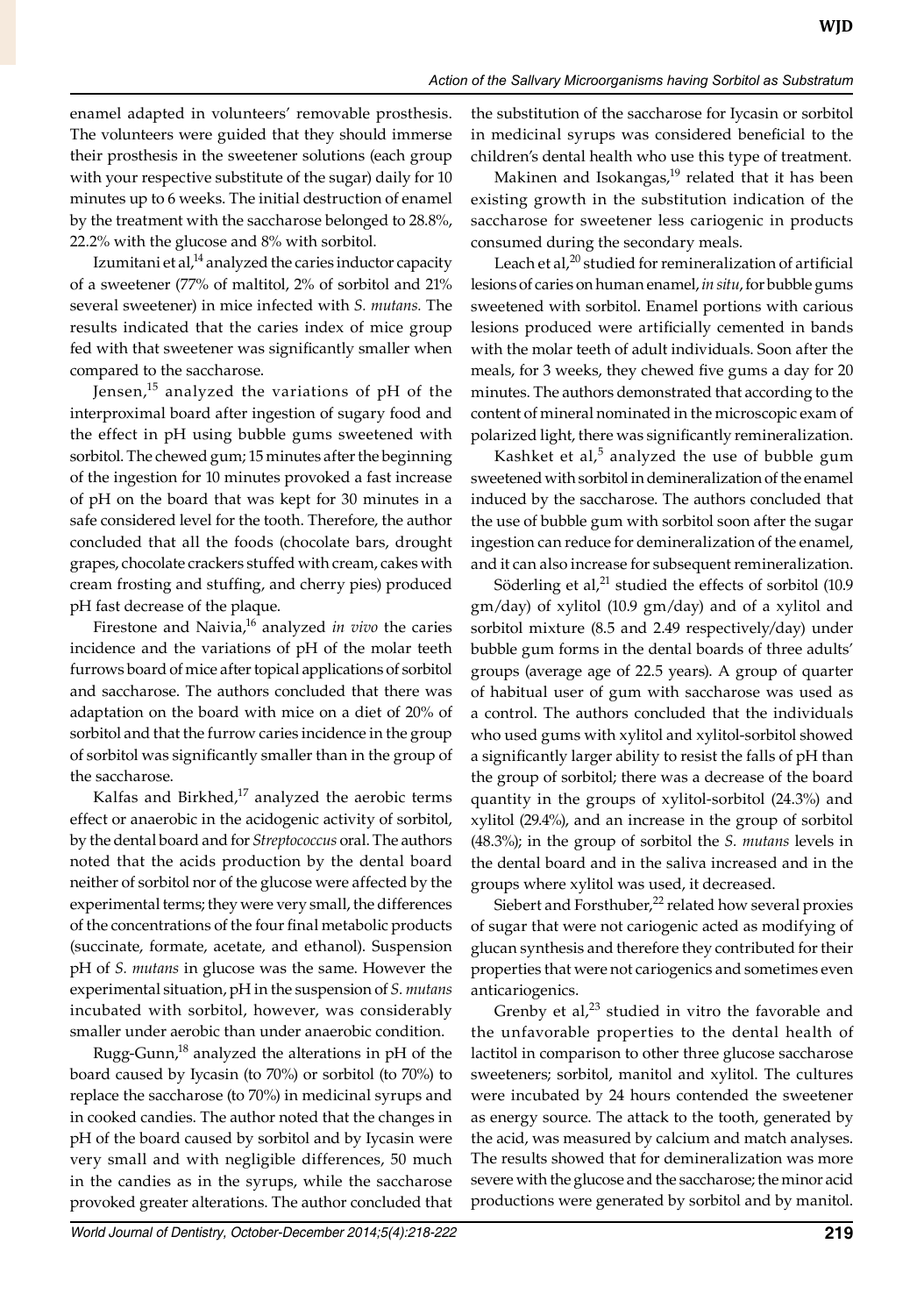With demineralizations reduced; the fermentations of lactitol and of xylitol were soft, carrying pH high levels. With demineralizations extremely low; the polysaccharides quantity synthesized by the incubated microorganisms introduced in decreasing order on the following way: saccharose glucose > sorbitol > manitol > lactitol > xylitol.

Kalfas et al, $^{24}$  analyzed the adaptation of the dental board to sorbitol in people with normal levels and short salivary secretion. The authors concluded that the frequent exhibition of sorbitol to the oral cavity carries to an adaptation of the dental board to this polyol. The acidity created by the board under the exhibition of sorbitol, in people with drop level of salivary secretion, it was of larger greatness and of longer duration when compared with people of normal salivation; pH of the board reached critical levels for demineralization of the teeth of people with smaller natural protection against the caries, such as the ones that own low salivary secretion, considering the fact that sorbitol is, in many cases, included in regularly used products.

Bowen et al, $25$  analyzed the sweetener influence in solutions, in the formation of dental caries in mice without salivation. The results showed that for sucralose (trichlorogalactosucrose), sorbitol and aspartame did not induce the formation of dental caries in the mice infected with *Streptococcus sootinus* and *Actinomyces viscosus;* in contrast, the saccharose and for fructose induced greater dental destructions; *Actinomyces visosus'* population was very small with the animals that received fructose and saccharose and it was greater with the animals that received sucralose, sorbitol and aspartame.

Birkhed et al, $^{26}$  analyzed the caries level and with the factors relating them with individuals who had prolonged use of sorbitol. The discoveries of these studies confirmed the previous observations that the frequent consumption of sorbitol can cause small adaptation of the dental board; however, these alterations did not result in high activity of caries.

More et al,<sup>27</sup> compared for remineralization of lesions on human enamel, *in vitro,* through the bubble gums used with sorbitol or with fluoride. The volunteers were divided into two groups. They brushed their teeth 3 times a day with fluoride-free toothpaste, for a control period of 21 days within the two test periods. Each group chewed 1 chewing gum 5 times a day. The results demonstrated that both regimes produced increase of the mineral density, but the group of the fluoride produced a remineralization significantly larger than the group of sorbitol, at the same time in which it was more resistant to the acidogenic activity.

Park et al, $^{28}$  analyzed the bubble gum effects with saccharose or sorbitol in pH of the dental board of

volunteers. After a board accumulation for 3 to 6 days, they chewed a chewing gum with sorbitol or saccharose for 10, 15 or 20 minutes. The pH was measured by 2 hours and the results pointed that the gum with saccharose produced an acidogenic, so the answer was significantly greater than the gum with sorbitol.

Rogers et al,<sup>29</sup> analyzed the sweetener effects in *S. mutans* and *Streptococcus mittett* cultures*.* The results showed that the glucose to fructose, the lactose to xylose and sorbitol provided increase in *S. mutans* population and did not affect significantly *Streptococcus milleri*, and xylitol demonstrated an antimicrobial effect in *S. mutans*  and did not affect *S. milleri.*

A study found that both sorbitol and xylitol could be fermented by reducing the pH and demineralize tooth enamel.<sup>30</sup> However, the supply may reduce the cariogenic plaque pH to more than just sorbitol levels.

This research aims to evaluate the fermentation of the salivary microorganisms exposed to the sweetener sorbitol.

# **MATERIALs AND METHODS**

# **Pool of Saliva**

A pool of saliva was used. Thirty-six people (85.5% of dentistry students) donated their saliva for this research. It was gathered without stimulation and it was put in a glass with sterilized cover, and then it was packed properly in a temperature box on the rocks for posterior carries until the microbiology laboratory of the University Camilo Castelo Branco.

#### **Preparation of the Mean Culture Exempted of Carbon Source**

The substances used to prepare the mean culture are on Table 1.

## **Preparation of the Solution to 10% of the Sweetener Sorbitol**

It was used 1.09 of the sweetener in 9 ml of distilled water. After it dissolved completely, the solution was sterilized in a millipore filter with porosity of 0.22 micrometer.

#### **Preparation of the BASE (Culture Medium) and Sweetener**

In each 4.5 ml of culture medium, previously sterilized, 0.5 ml of the solution was added. Fifty as to obtain a final concentration of 1% of the sweetener in the culture medium.

## **Preparation of Salivary Inoculum in the Culture Medium**

It added 0.5 ml of saliva in a series of four test tubes with cover contend sweetener + culture medium, and another

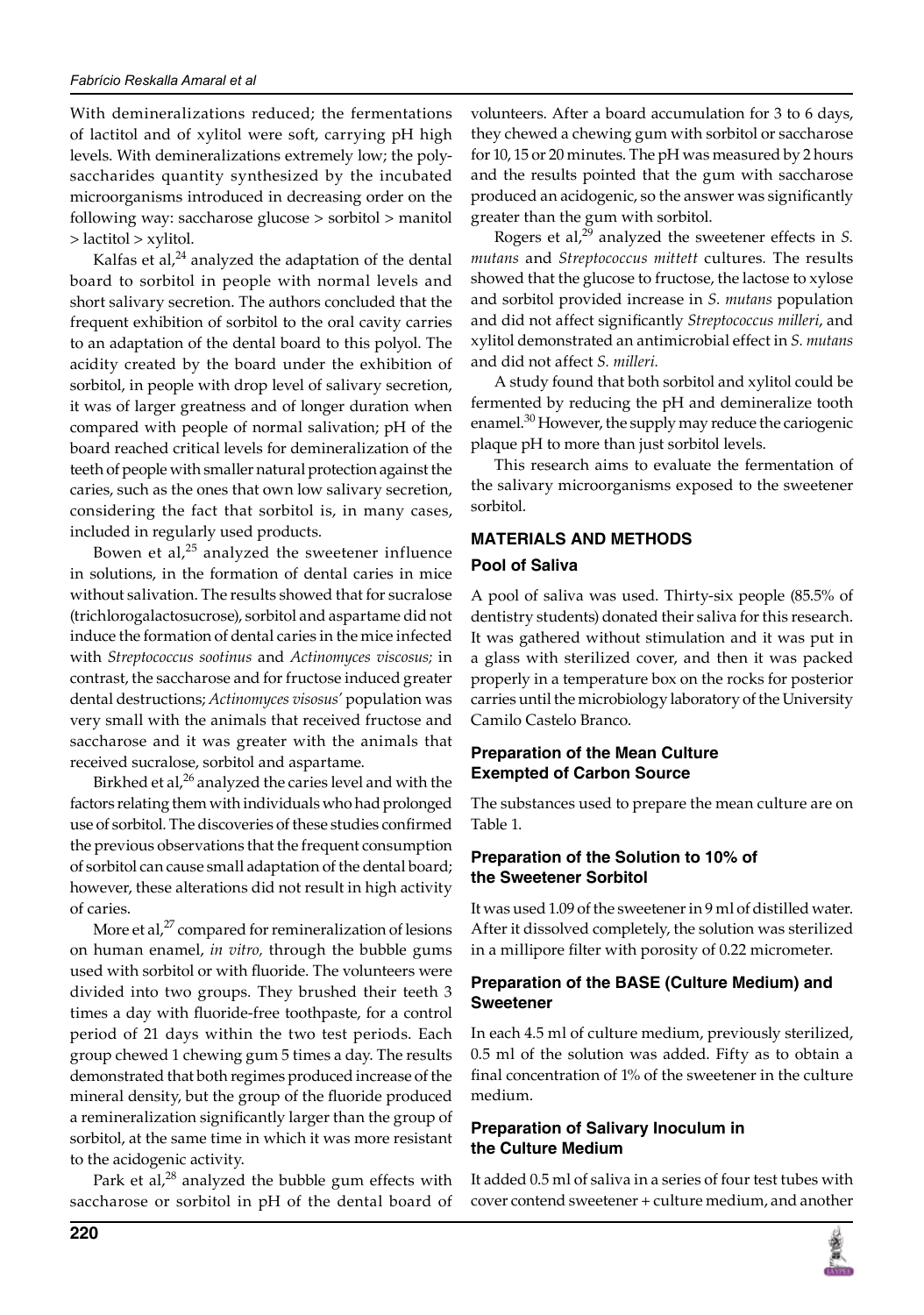| <b>Table 2:</b> Values of the pH on the solution of sorbitol and |
|------------------------------------------------------------------|
| control group                                                    |

Distilled water 1000.0 ml

The final pH of the enviroment was 6.8

| Hours |           | Sorbitol | Control |  |
|-------|-----------|----------|---------|--|
| 24    | Mean      | 6.7      | 7.0     |  |
|       | No saliva | 7.0      | 7.0     |  |
| 48    | Mean      | 5.5      | 7.0     |  |
|       | No saliva | 7.0      | 7.0     |  |
| 96    | Mean      | 4.7      | 7.0     |  |
|       | No saliva | 7.0      | 7.0     |  |

tube received only the culture medium + the sweetener, in other words, without saliva to be the microcontrol.

The tubes were incubated to 3r C, where after 24, 48 and 96 hours was accomplished visual reading and pH mensuration through indicators toothpicks, the tubes during the reading remained with the same time outside the stove, 50 that it kept the standardization.

Another series of four tubes was used as macrocontrol, in other words, three of the four tubes received only the saliva culture medium, and the remaining tube was the macro-control, it received only the culture medium.

#### **RESULTS**

Values of the pH on the solution of sorbitol and control group measured to the 24, 48 and 96 hours are on Table 2.

# **DISCUSSION**

The purpose of this study was to evaluate the influence on salivary pH front to the sorbitol. The study confirmed what other researchers have shown related to the effect of the sorbitol in reducing the salivary  $pH.<sup>24,31</sup>$ 

Gil and  $Cury<sub>1</sub><sup>31</sup>$  evaluated the cariogenic potential of six chewing gums, among them, one possessed a sorbitol composition. As from the metabolism of sugar containing sucrose by salivary bacteria, there was a decrease in the pH 1.5 to 2.0 units. In the gum containing sorbitol, it decreased 0.4 units.

Kalfas et al, in  $1990<sup>24</sup>$  studied sorbitol and glucose acids production under anaerobic terms of bacteria of the belonging dental board to *Streptococcus*, *Lactobacillus*  and *Actinomyces*. The results demonstrated that sorbitol fermented more slowly. The pH reduction activity decreased acid production of the two carbohydrates, wherein the total amount of acids formed to smaller sorbitol.

**WJD**

Burt, $32$  compared the caries-inhibitory action of sorbitol and xylitol in sweetened chewing gums and assessed the role of these products in caries prevention. When compared with sugar-sweetened gum, sorbitol sweetened gum had low cariogenicity when it was chewed no more than three times per day.

Holgerson et al, $33$  studied the reduction of dental plaque through the use of chewing gums containing xylitol or sorbitol. He observed a significant increase in salivary flow in chewing gum containing sorbitol.

Runnel et al, $34$  colleted samples of saliva and plaque from individuals 7 to 8 years of age. Subjects were randomized into three groups consumed erythritol, xylitol or sorbitol candy. As a result, it was observed that the use of bullets containing erythritol, has been associated with reduced growth of the plates and reduced oral count *mutans streptococci* compared with the consumption of sweets containing xylitol or sorbitol.

Raju et al, $35$  concluded that the sorbitol liquid and gum significantly increase the salivary flow. However, the use of liquid sorbitol would be beneficial in the treatment hypo salivation due to only topical action.

# **CONCLUSION**

During the experiment, sorbitol presented a decreasing  $pH$  that resulted in a value ( $pH = 4.7$ ) considered harmful to the dental health.

# **REFERENCES**

- 1. Keyes PH. Recent advances in dental caries research. Bacteriology. Bacteriological findings and biological implications. Int Dent J 1962;12(4):443-464.
- 2. Carlos JP. A debate over the role of sugars in the etiology of dental caries. J Pedod 1983;7(4):330-332.
- 3. Newbrun E. Sucrose in the dynamics of the carious process. Int Dent J 1982;32(1):13-23.
- 4. Edgar WM. The role of sugar in the aetiology of dental caries: 3. The physicochemical evidence. J Dentistry 1983;11(3):199-205.
- 5. Kashket S1, Yaskell T, Lopez LR. Prevention of sucroseinduced demineralization of tooth enamel by chewing sorbitol gum. J Dent Res 1989;68(3):460-462.
- 6. Mühlemann HR. The effect on dietary carbohydrate counselling of plaque pH telemetrv. Quint Int 1983;14(2):201-206.
- 7. Pinheiro CE. Biochemistry course of dental caries I. Biochemistry of saliva. Odont Paul Rev 1982;4(4):40-47.
- 8. Fonseca YPC, Guedes-Pinto AC. Diet food control in pediatric dentistry patients with high incidence of caries. APCD Rev 1984;38(4):289-301.
- 9. Westergren G, Krasse B, Birkhed D, Edwardsson S. Genetic transfer of markers for sorbitol (D-glucitol) metabolism in oral streptococci. Archs Arch Oral Biol 1981;26(5):403-407.